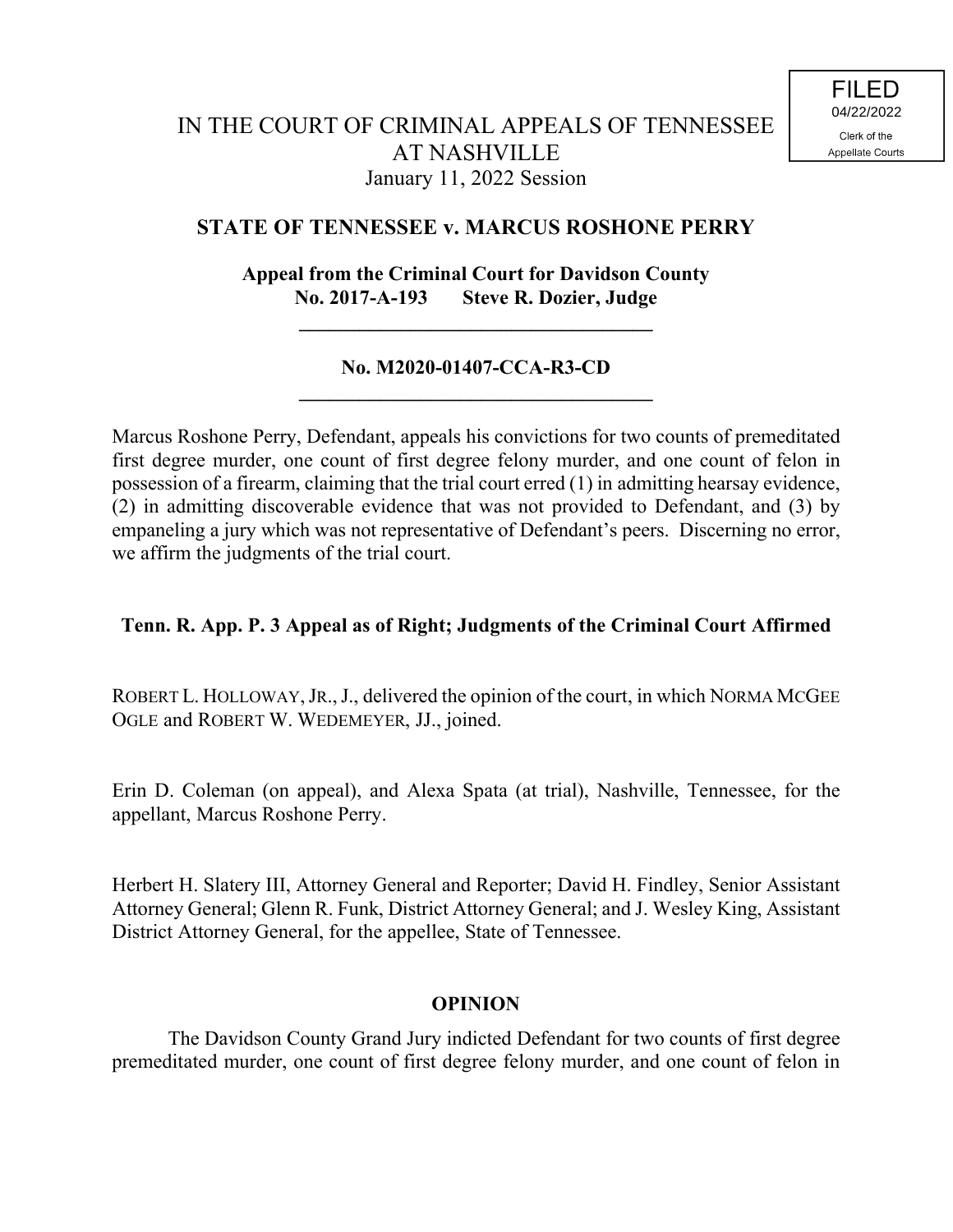possession of a firearm arising from the deaths of John Morrow and Abdinasir Jimale at Kilimanjaro Sports Bar on September 25, 2016.

At the trial, Lekeisha Morrow testified that she went to Kilimanjaro Sports Bar around 2:30 a.m. to celebrate the twenty-first birthday of her brother, John Morrow. She observed Defendant and her brother having a verbal altercation. A short time later, Ms. Morrow saw Defendant stand up and then heard "four or five gun shots." She said that her brother was talking to Abdinasir Jimale when he and Mr. Jimale were shot. After the shooting, she saw Defendant holding a small black handgun. She called 911, and after the police and paramedics arrived, the victims were taken by ambulance to the hospital. Mr. Morrow died a short time later, and Mr. Jimale survived for two weeks before succumbing to his injuries. After leaving the hospital, Ms. Morrow went to the police station where she selected Defendant from a photographic lineup. On cross-examination, Ms. Morrow agreed that customers were searched for weapons before they were allowed to enter Kilimanjaro Sports Bar.

David Martin, who was working security inside Kilimanjaro Sports Bar at the time of the shooting, testified that Defendant and Mr. Morrow were in an argument and that he stepped in and separated them and that Defendant then left and went outside but returned a short time later. Mr. Martin knew Defendant but did not know Mr. Morrow. Mr. Martin heard gunshots shortly after Defendant reentered the bar. After refreshing Mr. Martin's memory with his preliminary hearing testimony, Mr. Martin agreed that he saw Defendant fire several shots from a black .45 caliber pistol.

Alinchile Ezoua testified that she and a friend were at Kilimanjaro Sports Bar on the night of the shooting and that she met Defendant for the first time that night. She did not know Mr. Morrow or Mr. Jimale. She said that she saw Defendant arguing with another person on the dance floor. She said that, after the two men left the dance floor, they continued to argue near the table where her friend was seated. As she walked toward the table, she heard gunshots and then saw Defendant walk toward the door holding a handgun. She saw two bodies lying on the floor.

Metropolitan Nashville Police Department (MNPD) Officer Charles Duke was the first officer at the scene. Paramedics arrived and were already attending to the victims when MNPD Officer Michael Wolterbeek arrived. Officer Wolterbeek located four .45 caliber spent casings near the door. MNPD Sergeant Michael Mendenhall arrived next. He spoke with Ms. Morrow who stated that she saw Defendant and Mr. Morrow arguing and saw Defendant shoot Mr. Morrow. MNPD Officers Mark Rosenfeld, Danielle Connor, and Caleb Foster were tasked with collecting evidence at the scene. As Officer Connor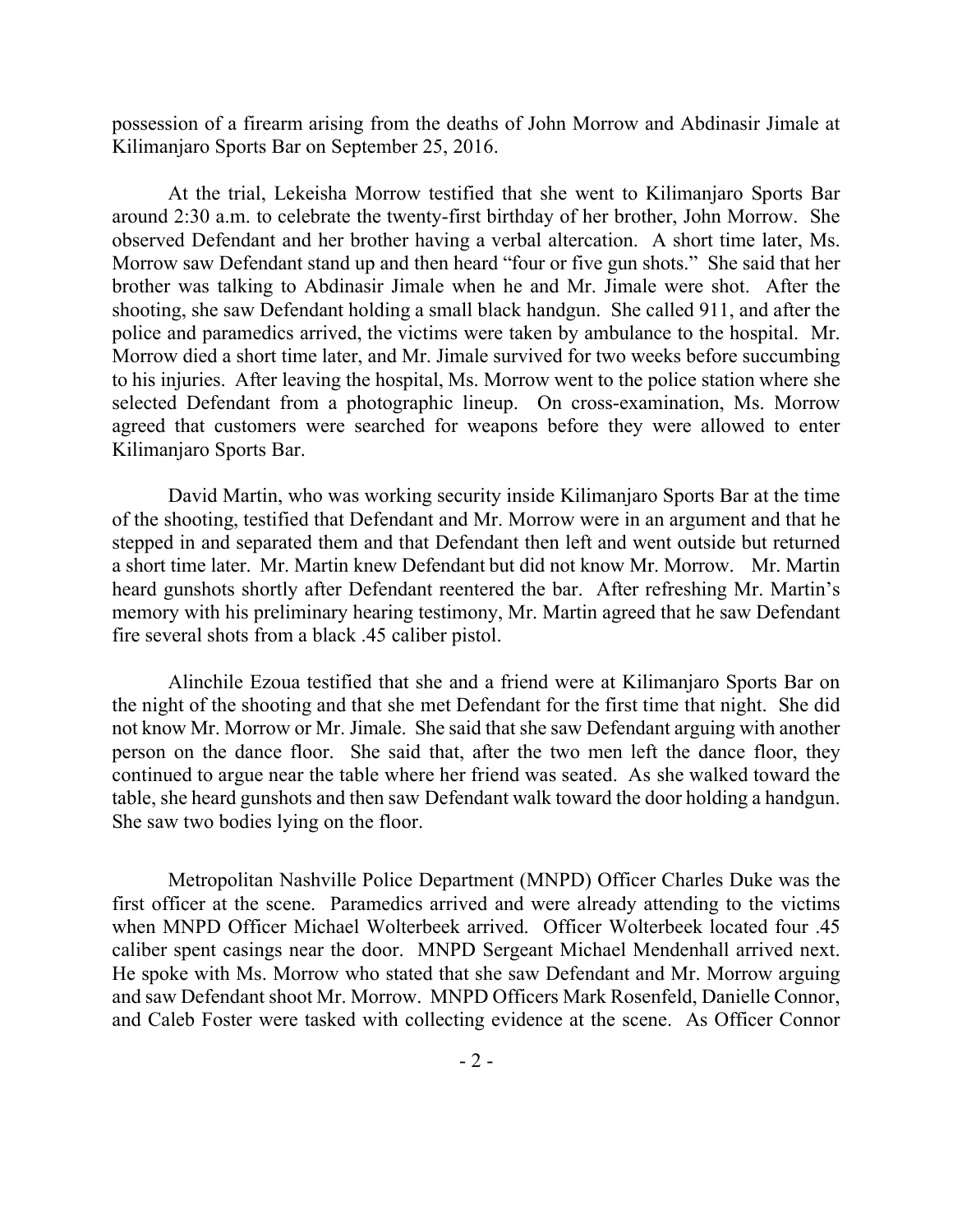photographed the scene, Officer Rosenfeld collected the cartridge casings, a projectile, a hat, and some cups.

MNPD Detective Raymond Heymann was dispatched to Vanderbilt Hospital to determine the extent of the injuries to the two victims. He spoke with Ms. Morrow after she arrived at the hospital. Ms. Morrow stated that her brother was in an argument with a man in Kilimanjaro Sports Bar and that the other man "pulled out a black semiautomatic handgun and shot her brother and also shot Mr. Jimale."

Detective Melody Saxton was able to obtain security camera footage from the day of the shooting from the Kilimanjaro Sports Bar ("the video"). Based on the video, she determined that the shooting happened at 5:15 a.m. on September 25. Detective Saxton testified that "[e]veryone gave the same description for male black, long dreads, heavy-set individual, husky, tall." Detective Saxton extracted still photographs from the video. She said one photograph showed the front of Defendant's face, long dreadlocks, a tattoo on his right arm, and what appeared to be the butt of a handgun in his right hand. She released this photograph to Nashville television news stations which used the photograph on the evening news on September 25, 2016.

Detective Saxton said that she received information that Defendant was staying at a residence in Springfield. A SWAT team went to the location and found Defendant in bed. Officers recovered a bag from the nightstand next to the bed that contained both .45 and .44 caliber bullets. Detective Saxton testified that the Winchester .45 caliber bullets found on the nightstand matched the casing found at the scene of the murder. She said that Defendant was six feet, one inch tall and weighed approximately 270 pounds and that he had "shaved his dreads off" by the time of his arrest. She also said that the tattoo on Defendant's arm appeared to be consistent with the tattoo shown on the still photograph taken from the video. Detective Saxton said that Mr. Martin, Ms. Ezoua, Ms. Morrow, and another witness, Jasmine Prim, each independently selected Defendant from photographic lineups.

MNPD Detective Chad Gish was qualified as an expert in the field of digital forensic analysis. He worked in the surveillance and investigative support unit (SISU) of the department and was the senior investigator in digital forensics. He said that approximately eighty percent of his duties involved analysis of "digital data, such as computers, laptops, cell phones, DVRs, [and] thumb drives." He said that he received an evidence bag containing Defendant's Samsung Galaxy model SM900-V cell phone (the Verizon cell phone) and Samsung Galaxy model SM900-T cell phone (the T-Mobile cell phone) for extraction and analysis.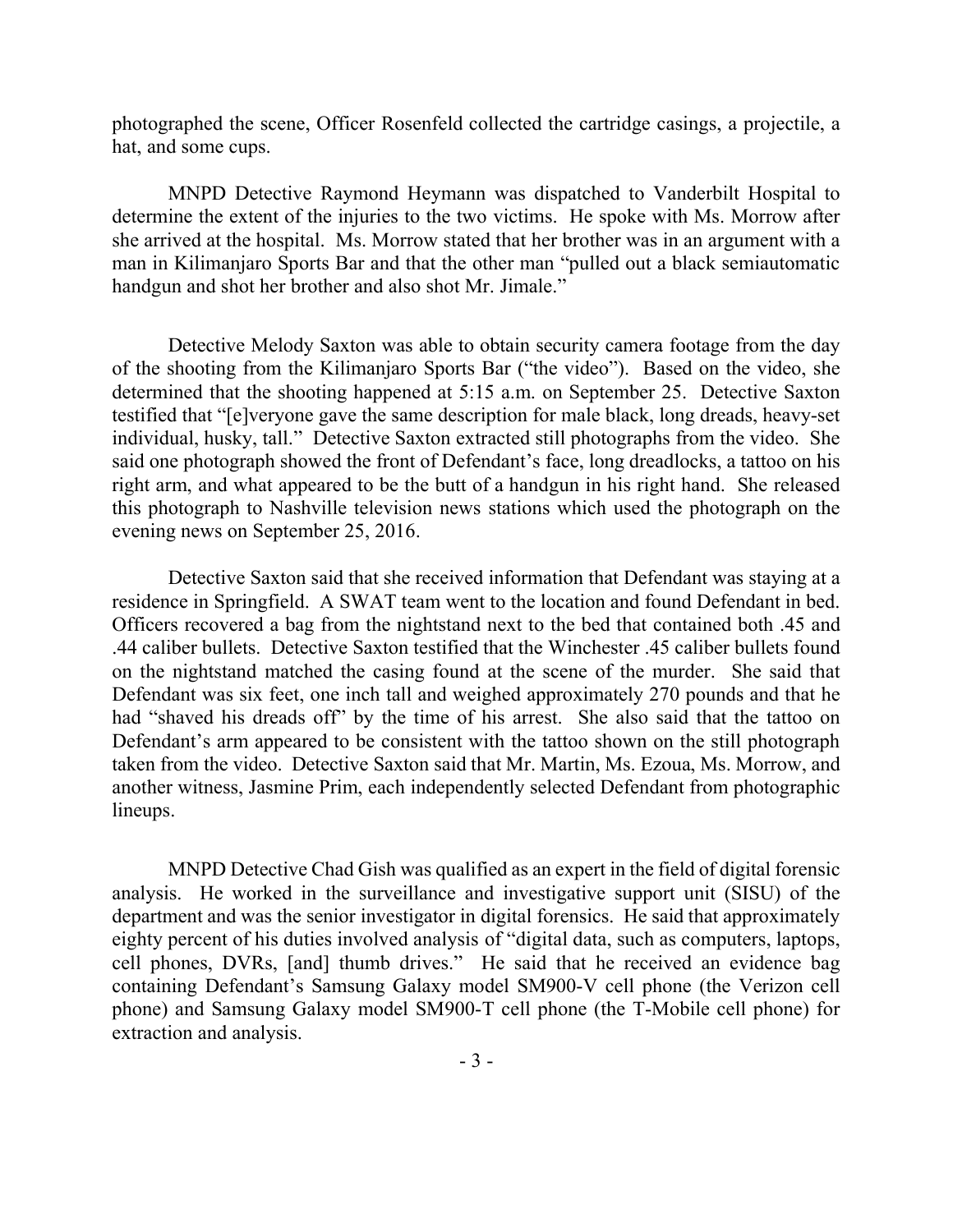Detective Gish connected each phone to a Cellebrite forensic software platform to extract images, emails, and text messages. Relevant evidence was extracted from the T-Mobile cell phone. Detective Gish said that the Bluetooth name associated with the T-Mobile cell phone was "Roshone Perry," that the password was "Roshone 37," and that the email account was "marcus.perry36@gmail.com." Once the data was extracted, Detective Gish used Cellebrite software to "parse that data." He said that data is saved to millions of squares, each usually containing 512 characters. He explained that, when a person deletes data, it "is not deleted as in gone and erased" and that the data is "still sitting in the same squares" and it "remains there until the operating system of the computer or the phone decides to use those squares to save new data." After a square is overwritten with new data, the previous data is no longer recoverable. Out of the 1,910 call logs Detective Gish recovered from the T-Mobile cell phone, 1,075 had been deleted.

When the State attempted to question Detective Gish about the text messages he extracted from Defendant's T-Mobile cell phone, Defendant objected to all testimony concerning text messages *sent to* Defendant on grounds of relevancy and hearsay. In a side bar outside of the hearing of the jury, the State explained that it planned to introduce nine pages of text messages sent by and to Defendant's T-Mobile cell phone dated from September 25, 2016, to the time the phone was deactivated September 26, 2016, and to have Detective Gish testify that almost all of the text messages had been deleted by the time of Defendant's arrest. The trial court then dismissed the jury from the courtroom. After extensive argument of counsel and testimony by Detective Gish, the trial court noted that the text messages occurred "within hours after what the State is saying is a double homicide." The court characterized some of the text messages as Defendant's reaction to text messages he received and other text messages as Defendant instructing other people what they needed to do. The court determined that many of the text messages sent to Defendant "put<sup>[]</sup> into context" text messages that were sent by Defendant. The court noted that "some of this stuff may not very well be relevant, but it's just contextual information that he's getting and his response to all of that." Finally, the court found that the text messages sent to Defendant were not "being offered for the truth." The court ruled that it would "allow this brief short period of snippet of text messages to be introduced."

With the jury back, Detective Gish testified that he extracted from Defendant's T-Mobile cell phone one text message received and one text message sent before the time of the shooting. The first text message was sent to Defendant by someone named "Axles" at 12:53:22 a.m. on September 25, 2016, and simply said, "??." A text message was sent to Axles at 1:25:16 a.m. stating, "Mom house." There were no text messages sent or received for approximately four hours after the text message was sent to Axles. Detective Gish stated that, beginning at approximately 5:35 a.m., twenty minutes after the shooting, "we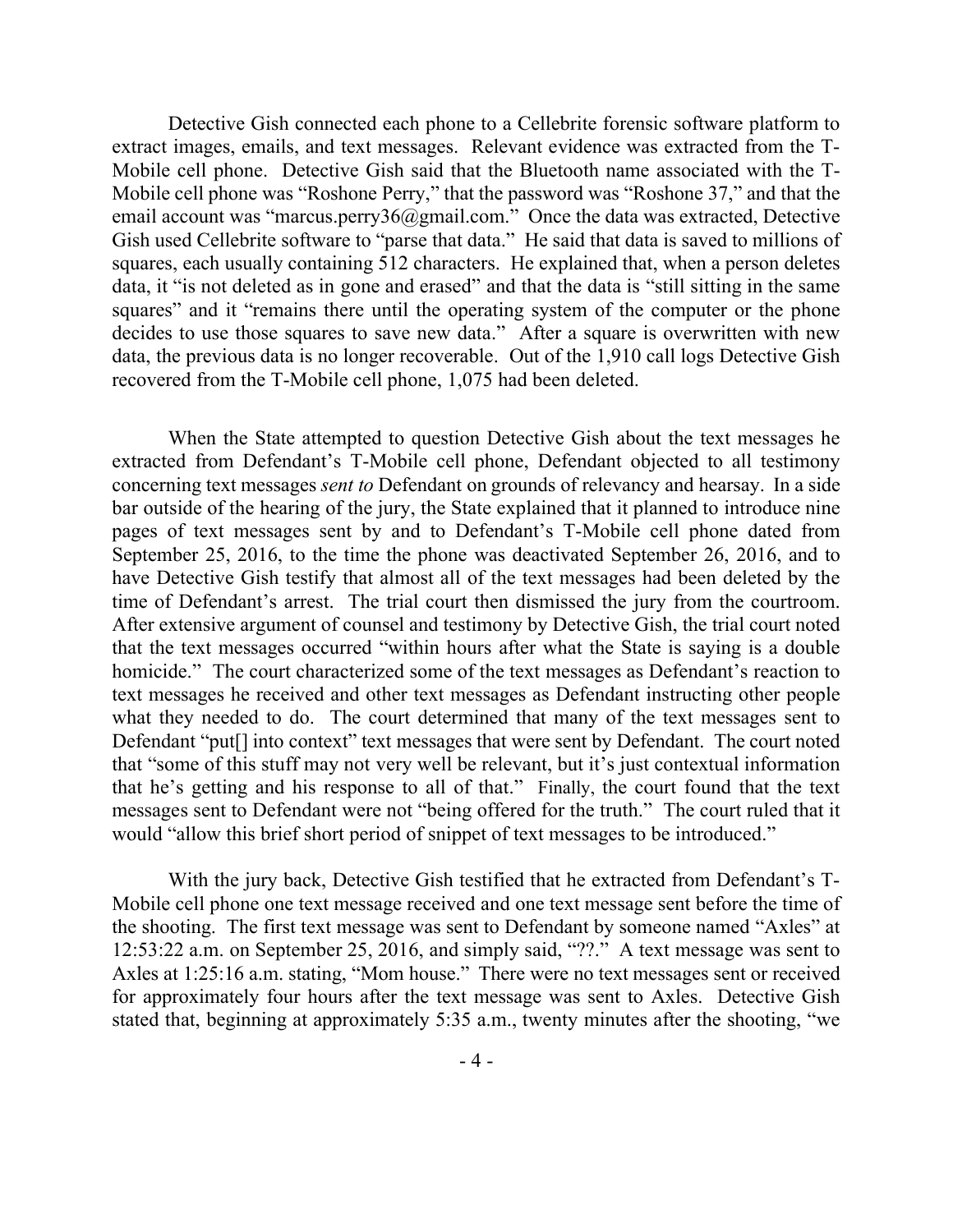start seeing much more activity on the phone in terms of text messaging from and to" Defendant. Detective Gish said that he extracted 150 text messages that were sent or received between 5:35 a.m. on September 25 and 4:46 p.m. on September 26, 2016. All of the text messages were itemized chronologically in a nine-page document which was entered as Exhibit 17. Detective Gish said that all but the last eighteen of the text messages shown on Exhibit 17 had been deleted but that the deleted text messages had not been overwritten and were recovered.

Exhibit 17 shows that, at 5:35:51 a.m., a text message was sent to "Chanricka" stating, "Call me 911." Five text messages were sent from "Waynetta" over the next ten minutes. A text message was sent to "Jennifer" at 6:35:11 a.m. stating, "Call me," and a second text message was sent at 7:15:33 a.m. stating, "Call me now." Jennifer and Defendant exchanged text messages over the next two minutes. Thirteen text messages were sent to Defendant over the next seven hours, each essentially telling Defendant that the sender loved him or asking Defendant how he was doing. Defendant sent a text message to someone identified as "J-1" at 3:07:35 p.m. stating, "I'm cool," and a text message to "Cece" at 3:08:04 p.m. stating, "Luv you too."

Detective Gish testified that Defendant sent a text message to Waynetta at 3:43:07 p.m. on September 25 and a text message to Jennifer twenty seconds later, both stating, "Don't talk to nobody." Waynetta replied by a text message sent at 3:45:26 p.m., "I have been acting stupid I haven't said anything." Defendant sent another text message to Waynetta at 3:45:48 p.m., saying, "Tell mom the same thing." Someone referred to as "D Dog" sent a text message at 4:25:35 p.m. to Defendant saying, "Close ur facebook account" and a second text message at 4:25:37 p.m. saying, "Tell Gooch to stop talking." Defendant sent a text message to Gooch at 4:31:57 p.m. stating, "stop talking to (sic) much." A document listing these eight text messages was entered as Exhibit 18A.

Detective Gish identified a series of messages on September 25 beginning at 5:32:44 p.m. between Axles and Defendant. At 6:23:20 p.m., Axles wrote, "When u gonna be good," and Defendant responded at 6:23:33 p.m., "It over." These two text messages were included in a list of seven text messages entered as Exhibit 18B.

Jennifer sent a text message at 6:34:01 p.m., stating, "The news got ur picture," and a second text message at 6:34:20 p.m. stating, "They just released ur pic on the news." A text message from Cece at 9:41:23 p.m. stated, "They got you on camera." Another message from an unidentified person sent at 10:55:47 p.m. stated, "I just watched the news." Defendant responded twenty seconds later, "ok." A document listing these five text messages was entered as Exhibit 18C.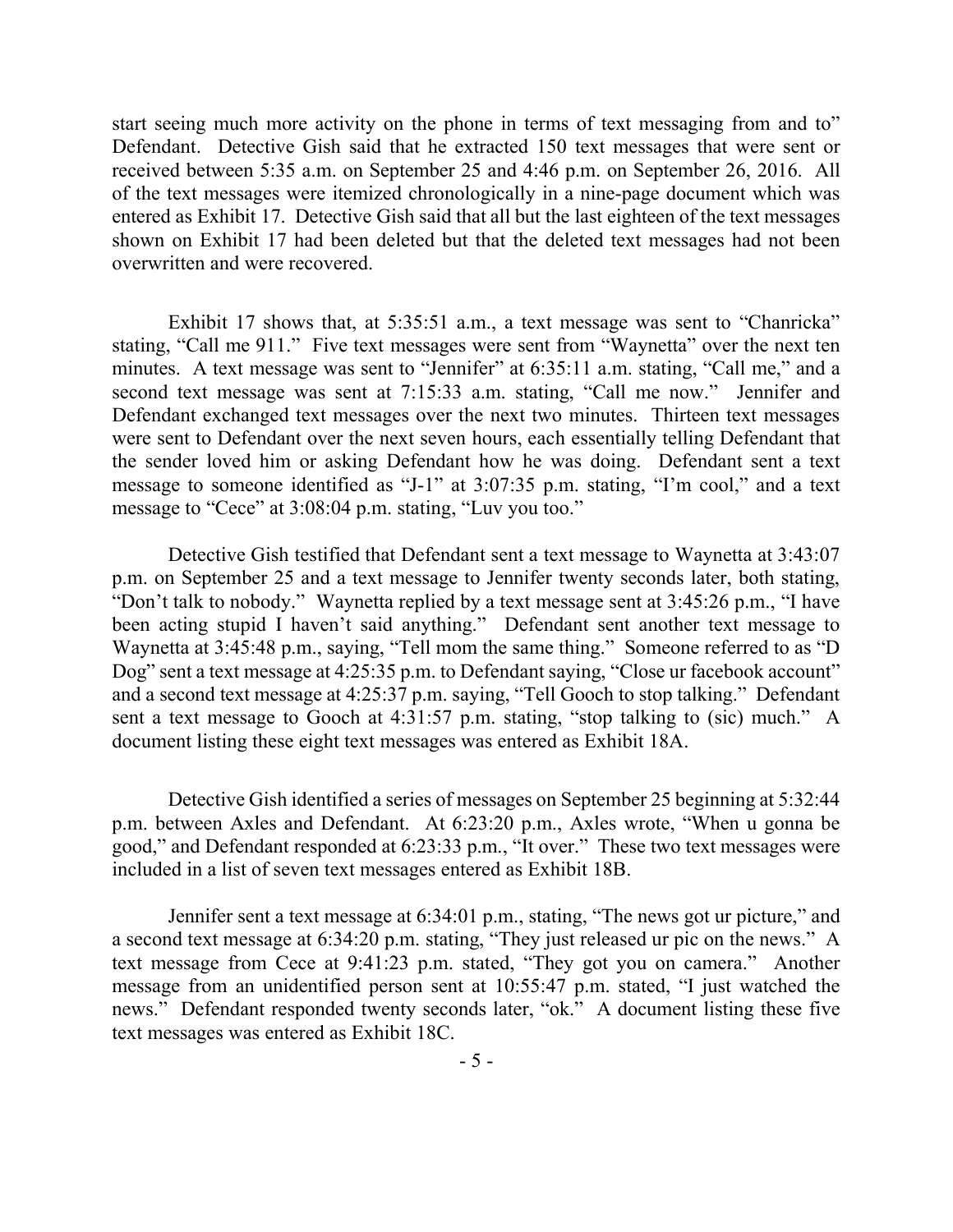Finally, at 11:44 p.m. on September 25, Defendant sent a text message to "Nic," stating, "Between us that me (sic) delete please." This text message was entered as Exhibit 18D.

On cross-examination, Detective Gish agreed that he could not tell when the text messages were deleted, other than that they were deleted after the last timestamp, which according to Exhibit 17 was 4:46:49 p.m. on September 26, 2016. Detective Gish stated that, given the large amount of deleted information he recovered from Defendant's T-Mobile cell phone, he believed he "may have gotten it all."

Dr. Miguel Laboy, a Medical Examiner for Metro-Nashville, testified as an expert in forensic pathology that the cause of Mr. Morrow's death was loss of blood caused by a large caliber projectile that perforated a major artery. He said that the manner of death was homicide.

Dr. Thomas Deering, Deputy Chief Medical Examiner for Metro-Nashville, testified as an expert in forensic pathology that the cause of Mr. Jimale's death was multiple gunshot wounds, including one from a projectile that entered the right temple and exited the forehead. He said that a second projectile entered Mr. Jimale's thigh, a third entered his upper left leg, and a fourth entered his right forearm. Dr. Deering said that the manner of death was homicide.

Following deliberations, the jury convicted Defendant of all charged offenses. The trial court sentenced Defendant to life for each of the three murder convictions and ordered the two life sentences for premediated murder to run consecutively. The court merged the felony murder conviction and sentenced Defendant to twelve years on the weapons charge to run concurrently with the life sentences. Following the denial of the motion for new trial, Defendant timely filed a notice of appeal.

#### **Analysis**

On appeal, Defendant claims that the trial court erred by allowing the admission of hearsay evidence, erred by allowing the admission of discoverable evidence that was not provided to Defendant, and erred by empaneling a jury which was not representative of Defendant's peers.

The State responds that the text messages were relevant and that the text messages sent to Defendant were not offered for the truth of the matter asserted. We agree with the State. The State argues that the other errors alleged by Defendant are waived and do not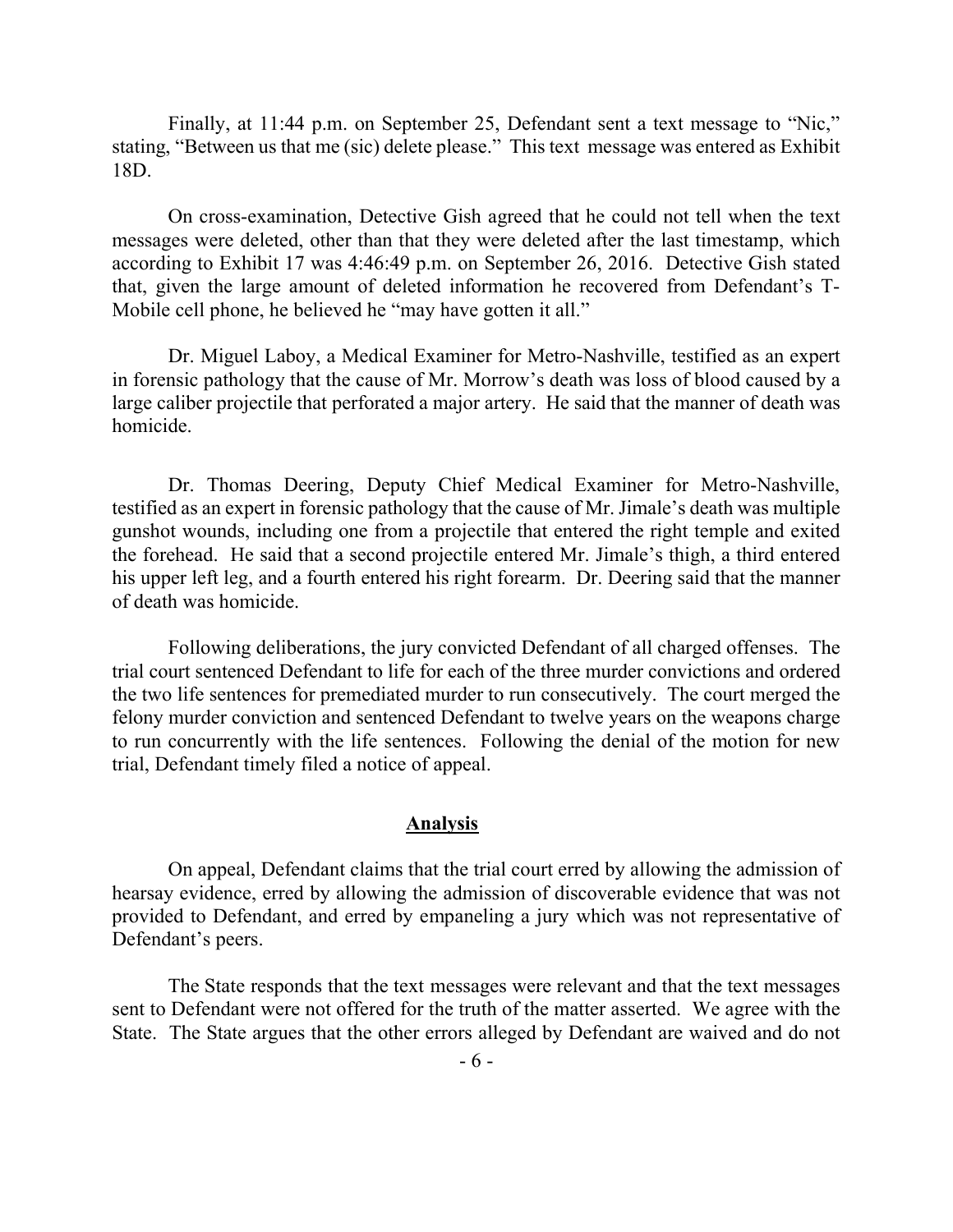merit plain error relief. We agree that Defendant is not entitled to plain error relief on the other claimed errors.

#### **Hearsay Evidence**

Under the Tennessee Rules of Evidence, "hearsay" is any statement, other than one made by the declarant while testifying at trial or in a hearing, offered into evidence to prove the truth of the matter asserted. Tenn. R. Evid. 801. Hearsay statements are not admissible unless they fall within one of the evidentiary exceptions or some other law renders them admissible. Tenn. R. Evid. 802. A trial court's decision of whether a particular statement is hearsay and whether a hearsay exception applies are questions of law that are reviewed *de novo*. *Kendrick v. State,* 454 S.W.3d 450, 479 (Tenn. 2015)*.* A trial court's factual findings and credibility findings relative to a hearsay issue are binding upon an appellate court unless the evidence preponderates against them*. Id.*

In his appellate brief, Defendant fails to identify any specific text message sent to Defendant that he claims is hearsay but instead makes a general claim that all of the approximately eighty-five text messages sent to Defendant and listed in Exhibit 17 were hearsay. Defendant does not claim that the messages sent by Defendant were hearsay. Even a cursory review of the text messages sent to Defendant shows that the vast majority of the text messages are clearly not offered for the truth of the matter asserted. Illustrative examples of such text messages sent to Defendant include: "call me," "you ok," "what's up," "love you," "you good," "U cool," and "where you at?" Because Defendant has failed to identify which text messages he claims are hearsay, we will limit our review to the eight text messages sent to Defendant that Detective Gish testified about before the jury. Because the trial court determined that these text messages sent to Defendant were not offered for the truth of the matter and thus were not hearsay, our review will be *de novo*.

The text messages about which Detective Gish testified:

|                             | $3:43:07$ p.m. To: Waynetta | Don't talk to nobody                              |
|-----------------------------|-----------------------------|---------------------------------------------------|
| $3:43:27$ p.m. To: Jennifer |                             | Don't talk to nobody                              |
|                             | 3:45:26 p.m. From: Waynetta | I have been acting stupid I haven't said anything |
|                             | $3:45:48$ p.m. To: Waynetta | Tell mom the same thing                           |
|                             | $4:25:35$ p.m. From: D Dog  | Close ur Facebook account                         |
|                             | $4:25:37$ p.m. From: D Dog  | Tell Gooch to stop talking                        |
|                             |                             |                                                   |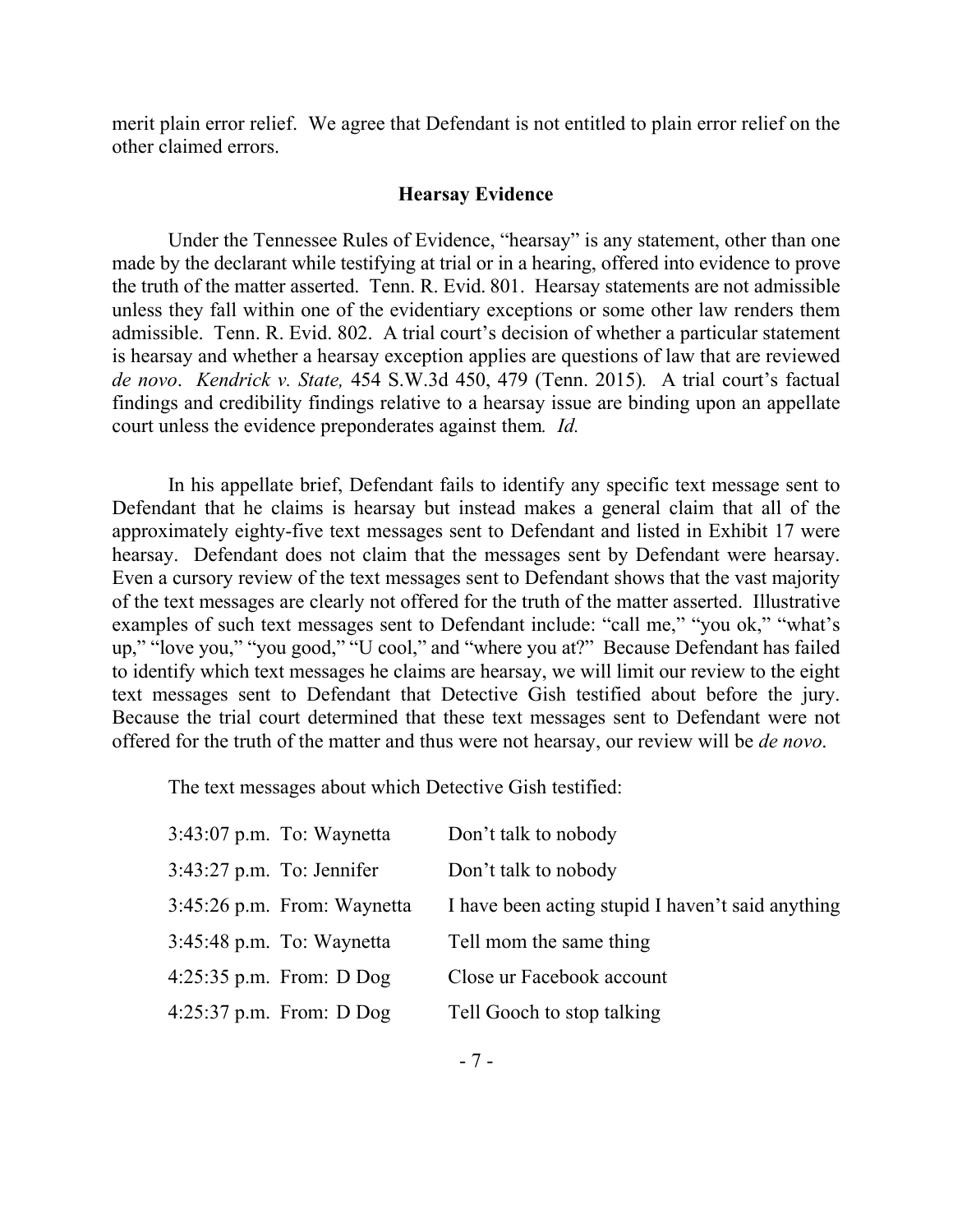| $4:31:57$ p.m. To: Gooch                              | Stop talking to much                     |
|-------------------------------------------------------|------------------------------------------|
| $6:23:20$ p.m. From: Axles                            | When u gonna be good                     |
| $6:23:33$ p.m. To: Axles                              | It over                                  |
| $6:34:01$ p.m. From: Jennifer                         | The news got your picture                |
| $6:34:20$ p.m. From: Jennifer                         | They just released your picture          |
| $9:41:23$ p.m. From: Cece                             | They got you on camera                   |
| 10:55:47 p.m. From: [Unknown] I just watched the news |                                          |
| 10:56:02 p.m. To: [Unknown]                           | Ok                                       |
| 11:44:43 p.m. To: Nic                                 | Between us that me (sic) delete please." |

The message from Waynetta was not offered to prove that Waynetta had been acting stupid or that she had not said anything. This text message was in response to and was offered to provide context to Defendant's text message, "Don't talk to nobody." *See State v. Nicholas Brooks*, No. W2019-01802-CCA-R3-CD, 2020 WL 7252035, at \*7 (Tenn. Crim. App. Dec. 9, 2020), *perm. app. denied* (Tenn. Apr. 8, 2021), *see also* Neil P. Cohen et al., *Tennessee Law of Evidence*, § 8.01 [10], 8-27 (6th ed. 2011) ("Statements designed to (1) provide a context for, or (2) permit an understanding of, another statement may not be hearsay."). We determine that the text messages from Waynetta were not hearsay and that the trial court properly admitted them as evidence.

The two text messages from D Dog, "Close ur Facebook account" and "Tell Gooch to stop talking," were orders or instructions to Defendant. "Orders or instructions are often not hearsay because they are not offered to prove the truth of their content." Neil P. Cohen et al., *Tennessee Law of Evidence*, § 801.9 at 500 (Michie ed., 3d ed.1995) (footnote omitted); *see State v. Derek T. Payne*, No. W2001-00532-CCA-R3-CD, 2002 WL 31624813 at \*10 (Tenn. Crim. App., Nov. 20, 2002), *perm. app. denied* (Tenn. May 19, 2003); *State v. Oneal Sanford*, No. E1999-02089-CCA-R3-CD, 2001 WL 681312, \*6 (Tenn. Crim. App., June 18, 2001), *perm. app. denied* (Tenn. Nov. 5, 2001); *State v. Reginald S. Mabone*, No. 02C01-9203-CR-00054, 1993 WL 270618, at \*1 (Tenn. Crim. App., July 21, 1993), *perm. app. denied* (Tenn. Oct. 4, 1993). D Dog's instruction to Defendant to tell Gooch to stop talking was heeded by Defendant, who a few seconds later sent a text message to Gooch telling him to stop talking so much, and therefore, D Dog's text message also provided context to Defendant's text message. D Dog's text messages were not offered to prove the truth of the matter asserted and were not hearsay. The trial court properly admitted the text messages.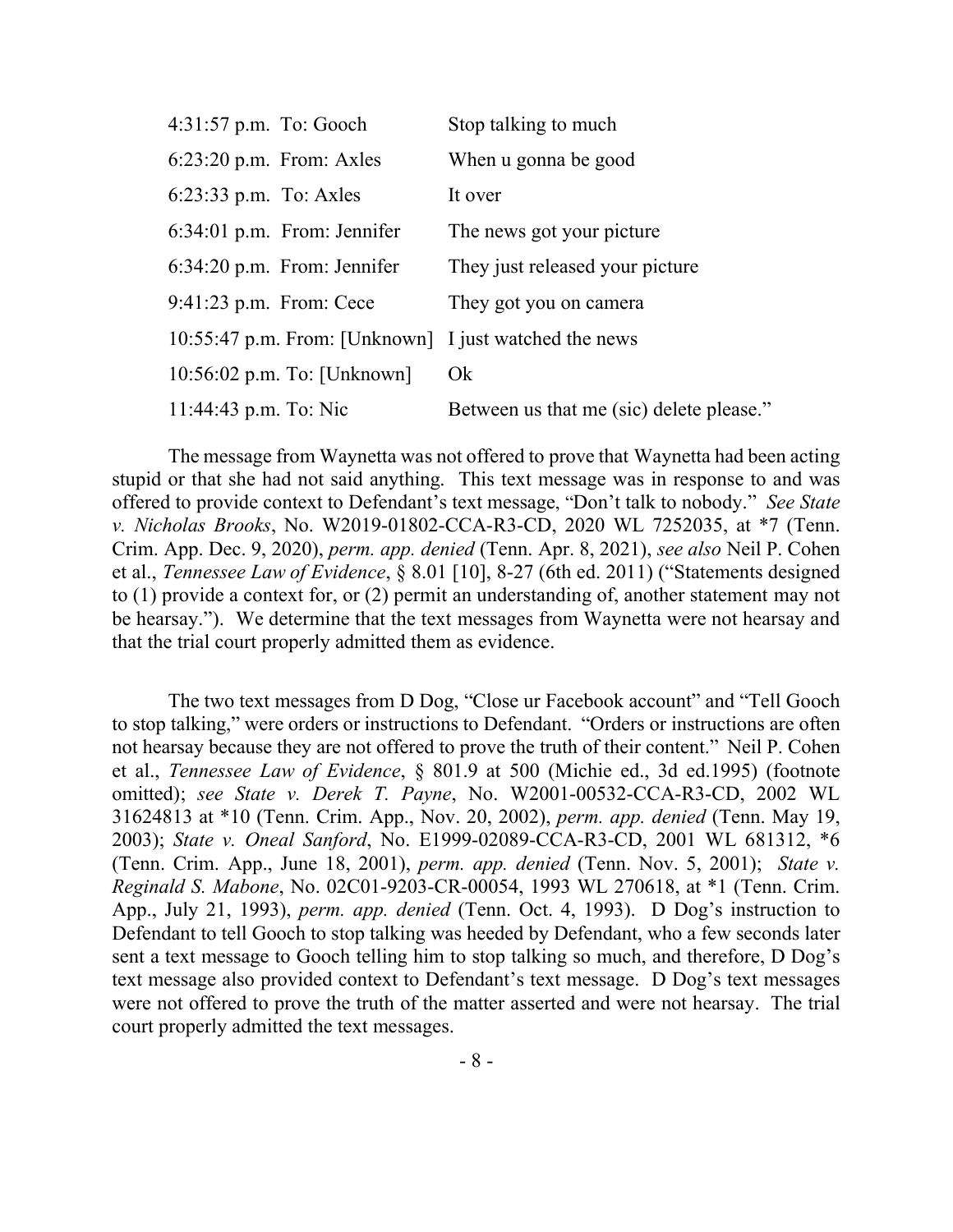The text message from Axles, "When u gonna be good," was a question. Questions, like commands, are not generally considered hearsay because they are not offered for the truth of the matter asserted. *Oneal Sanford*, 2001 WL 681312, at \*6 (quoting Neil P. Cohen et al., *Tennessee Law of Evidence*, § 801.9 at 500 (Michie ed., 3d ed.1995) (footnote omitted)). Defendant immediately responded to Axles's question by texting, "It over." Axles's question was not offered for the truth of the matter asserted and was not hearsay. Axles's question also provided context to Defendant's text message response. The trial court properly admitted the text messages.

The next four text messages to Defendant involved the television news. During trial, Detective Saxton testified that a still photograph obtained from the video, which showed Defendant's face, dreadlocks, and tattoo on his right arm, was provided to and used by local news stations beginning with the six o'clock p.m. news on September 25, 2016. The first two text messages from Jennifer, "The news got your picture" and "They just released your picture" were sent shortly after 6:30 p.m. These text messages were sent to notify Defendant that his identity had been made public. The text messages were not offered to prove that Defendant's picture was on the news. These text messages were not hearsay. Similarly, the text message from Cece, "They got you on camera," was sent to notify Defendant and was not offered for the truth of the matter asserted. The text message from the unidentified person, "I just watched the news," was not offered to prove the sender just watched the news and was therefore not hearsay. The trial court properly admitted the text messages.

As part of his hearsay argument, Defendant claims that the trial court also denied Defendant's "right to confront his accuser" because the text messages were testimonial evidence which "allowed the State to advance its argument before the jury without the fear of the writers of the messages being confronted at the trial" by Defendant. Defendant claims that admission of the text messages violated the Confrontation Clause of both the federal and state constitution. U.S. Const. amend. VI., Tenn. Const. art. I, § 9.

As the United States Supreme Court explained, when a court interprets the Sixth Amendment, it should keep in mind that "the principal evil at which the Confrontation Clause was directed was the civil-law mode of criminal procedure, and particularly its use of ex parte examinations as evidence against the accused." *Crawford v. Washington*, 541 U.S. 36, 50 (2004). Continuing, the Court in *Crawford* stated:

This focus also suggests that not all hearsay implicates the Sixth Amendment's core concerns. An off-hand, overheard remark might be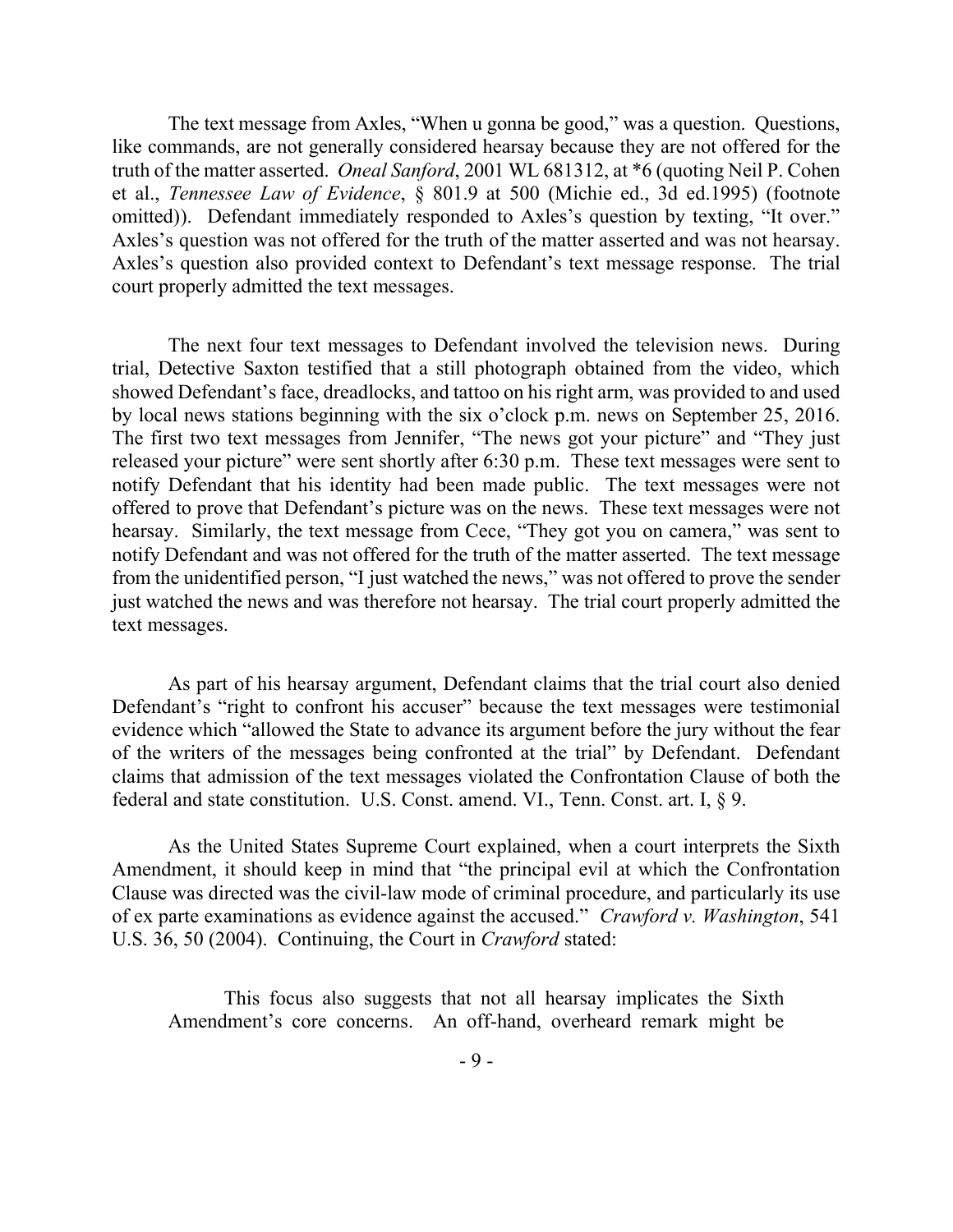unreliable evidence and thus a good candidate for exclusion under hearsay rules, but it bears little resemblance to the civil-law abuses the Confrontation Clause targeted. On the other hand, ex parte examinations might sometimes be admissible under modern hearsay rules, but the Framers certainly would not have condoned them.

The text of the Confrontation Clause reflects this focus. It applies to 'witnesses' against the accused—in other words, those who 'bear testimony.' 2 N. Webster, An American Dictionary of the English Language (1828)."

*Id.* at 51.

The Tennessee Supreme Court stated that a "statement is nontestimonial if the primary purpose is something other than establishing or proving past events potentially relevant to prosecution, such as providing or enabling assistance to resolve an ongoing emergency." *State v. Franklin*, 308 S.W.3d 799, 817 (Tenn. 2010). Here, the primary purpose for introducing the text messages sent to Defendant was to provide context to Defendant's text messages. Additionally, the text messages were not sent by individuals "acting in the role of a 'witness' at the time" the text messages were sent. *State v. Parker*, 350 S.W.3d 883, 898 (Tenn. 2011). We determine that the text messages sent to Defendant were not testimonial. There was, therefore, no Confrontation Clause violation.

Even assuming that some of the above eighty-five text messages sent to Defendant were hearsay and were improperly admitted, any error in admitting these text messages was harmless beyond a reasonable doubt given the overwhelming evidence that Defendant shot and killed the two victims. *King v. State*, 989 S.W.2d 319, 329-30 (Tenn. 1999); *State v. Hutchison*, 898 S.W.2d 161, 171 (Tenn. 1994). Although some of the text messages may not be relevant, these text messages did not further incriminate Defendant, and admitting them was harmless considering the overwhelming evidence of Defendant's guilt. *State v. Jonathan Ray Chapman*, No. E2013-00839-CCA-R3-CD, 2014 WL 1829817, at \*3 (Tenn. Crim. App. May 5, 2014), *see* Tenn. R. App. P. 36(b).

## **Disclosure of Discoverable Evidence**

#### *Video*

Defendant claims that the State violated his due process rights under *Brady v. Maryland*, 373 U.S. 83 (1963), and violated Tennessee Rule of Criminal Procedure  $16(a)((1)(F)$  by failing to provide him a copy of the video and that the trial court erred by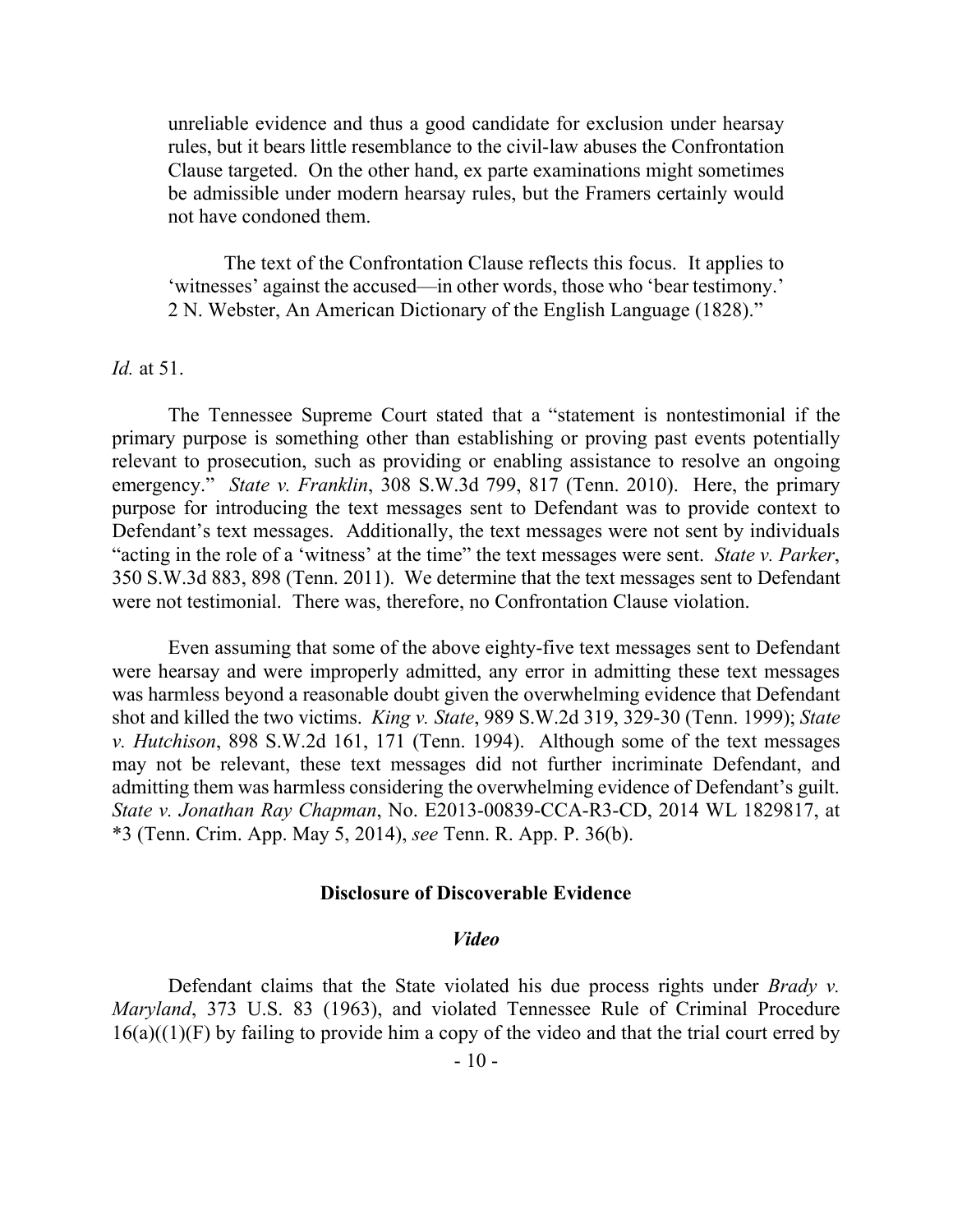allowing the video to be played for the jury. Defendant lodged no contemporaneous objection when the video was referred to or introduced as an exhibit at trial. Defendant first raised this issue in his motion for new trial.

Rule 36(a) of the Tennessee Rules of Appellate Procedure states that "[n]othing in this rule shall be construed as requiring relief be granted to a party responsible for an error or who failed to take whatever action was reasonably available to prevent or nullify the harmful effect of an error." "The failure to make a contemporaneous objection constitutes waiver of the issue on appeal." *State v. Gilley*, 297 S.W.3d 739, 762 (Tenn. Crim. App. 2008). However, "when necessary to do substantial justice," this court may "consider an error that has affected the substantial rights of a party" even if the issue was waived. Tenn. R. App. P. 36(b). Such issues are reviewed under plain error analysis. *State v. Hatcher*, 310 S.W.3d 788, 808 (Tenn. 2010). Because, Defendant raises a constitutional issue, we choose to address the issue for plain error.

Plain error relief is "limited to errors that had an unfair prejudicial impact which undermined the fundamental fairness of the trial." *State v. Adkisson*, 899 S.W.2d 626, 642 (Tenn. Crim. App. 1994). In order to be granted relief under plain error relief, five criteria must be met: (1) the record must clearly establish what occurred in the trial court; (2) a clear and unequivocal rule of law must have been breached; (3) a substantial right of the accused must have been adversely affected; (4) the accused did not waive the issue for tactical reasons; and (5) consideration of the error is "necessary to do substantial justice." *Adkisson*, 899 S.W.2d at 640-41; *see also State v. Smith*, 24 S.W.3d 274, 282-83 (Tenn. 2000) (Tennessee Supreme Court formally adopting the *Adkisson* standard for plain error relief). When it is clear from the record that at least one of the factors cannot be established, this court need not consider the remaining factors. *Smith*, 24 S.W.3d at 283. Defendant bears the burden of persuasion to show that he is entitled to plain error relief. *State v. Bledsoe*, 226 S.W.3d 349, 355 (Tenn. 2007).

Under *Brady*, "the suppression by the prosecution of evidence favorable to an accused upon request violates due process where the evidence is material either to guilt or to punishment, irrespective of the good faith or bad faith of the prosecution." 373 U.S. at 87. Tennessee Rule of Criminal Procedure 16 governs disclosure and inspection of certain evidence by the State. Rule  $16(a)((1)(F)$  reads, as follows:

Documents and Objects. Upon a defendant's request, the [S]tate shall permit the defendant to inspect and copy or photograph books, papers, documents, photographs, tangible objects, buildings, or places, or copies or portions thereof, if the item is within the [S]tate's possession, custody, or control and: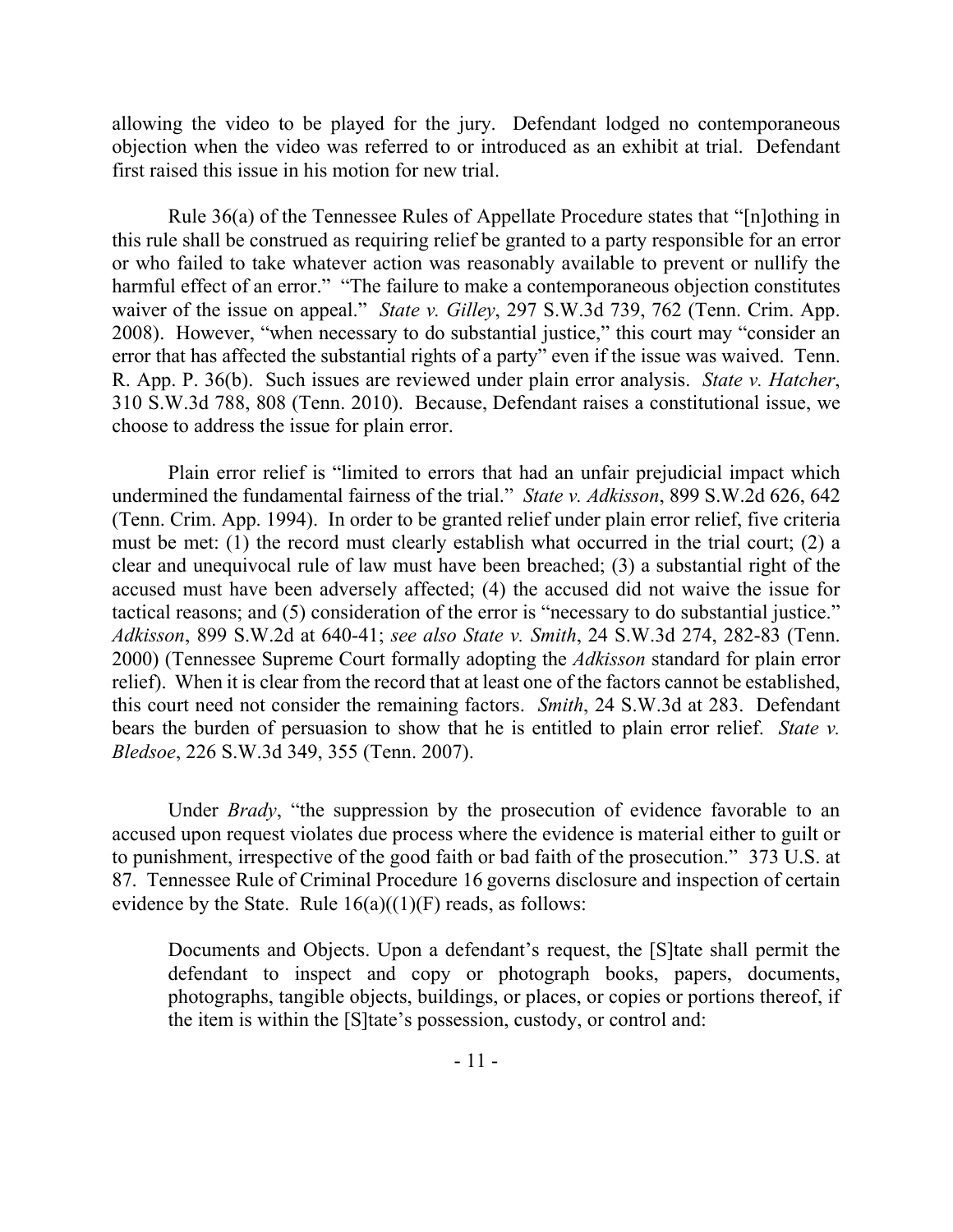(i) the item is material to preparing the defense;

(ii) the government intends to use the item in its case-in-chief at trial[.]

Defendant does not claim that the State failed to disclose the video, that defense counsel requested a copy of the video, that the State refused to provide a copy, or that the State refused to allow Defendant to copy the video. Defendant has failed to show that the State violated the disclosure requirements of *Brady* or Tennessee Rule of Criminal Procedure 16. Defendant has failed to show that a clear and unequivocal rule of law was breached, or that a substantial right of the accused was adversely affected, or that consideration of the issue is necessary to do substantial justice. *State v. Minor*, 546 S.W.3d 59, 67 (Tenn. 2018); *Adkisson*, 899 S.W.2d at 641-42. Defendant is not entitled to relief for plain error.

## *Fingerprints*

On appeal, Defendant claims that "it came to light in the midst of the [t]rial that fingerprints were lifted from the scene of the incident" and that, "even though the fingerprints were lifted, these were never evaluated for identification purposes or if these were, the results were not provided to the defense." During trial, officers testified, without objection from Defendant, that fingerprints were lifted near the exit door, from some bottles and cups, and from some dollar bills but that none of the prints matched to Defendant. Defense counsel then cross-examined the witnesses about the fingerprints to reemphasize that there were no fingerprints of Defendant found.

Defendant failed to make a contemporaneous evidentiary objection to bring the issue to the trial court's attention, so we will not consider the issue under plenary review. *State v. Vance*, 596 S.W.3d 229, 253 (Tenn. 2020). Moreover, Defendant is not entitled to plain error relief because Defendant has failed to show that he did not waive the issue for tactical reasons or that consideration of the issue is necessary to do substantial justice. *Minor*, 546 S.W.3d at 67; *Adkisson*, 899 S.W.2d at 641-42.

#### **Trial Jury**

Every criminal defendant has a constitutional right to a trial by an impartial jury of his peers. U.S. Const. amend. VI; Tenn. Const. art. I, § 9; *see also State v. Sexton*, 368 S.W.3d 371, 390 (Tenn. 2012). "To establish a prima facia case," a defendant who